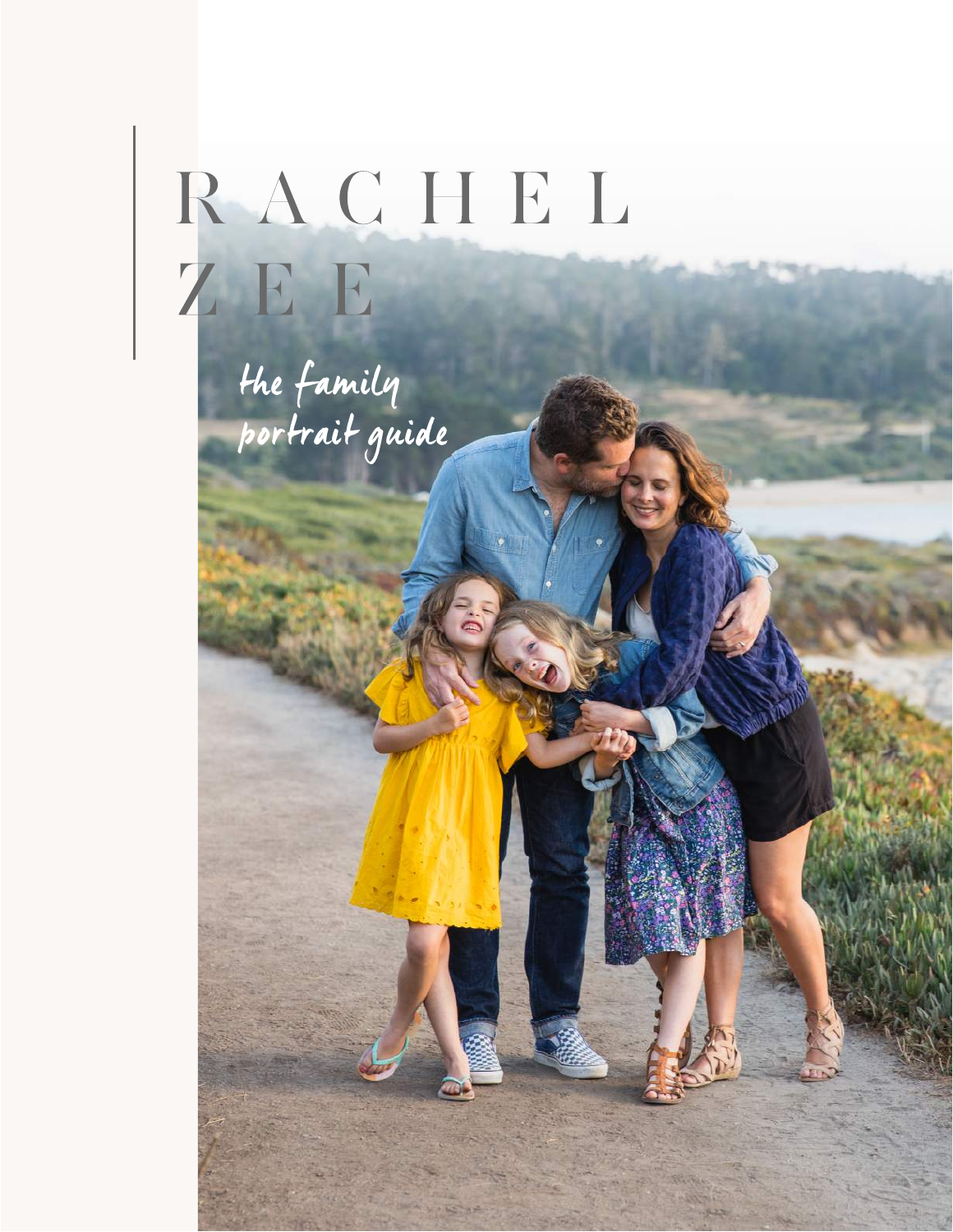

life moves really fast.

We live our busy lives from one day to the next often without considering how much time has passed. It's not until we stumble across a reminder that we take a moment to look around and realize how much we've changed.

*"Kids grow up so fast!"*

A photograph is a reminder to stop and savor life. It reminds us of what really matters and preserves our precious memories. These moments won't last forever, so let's capture them.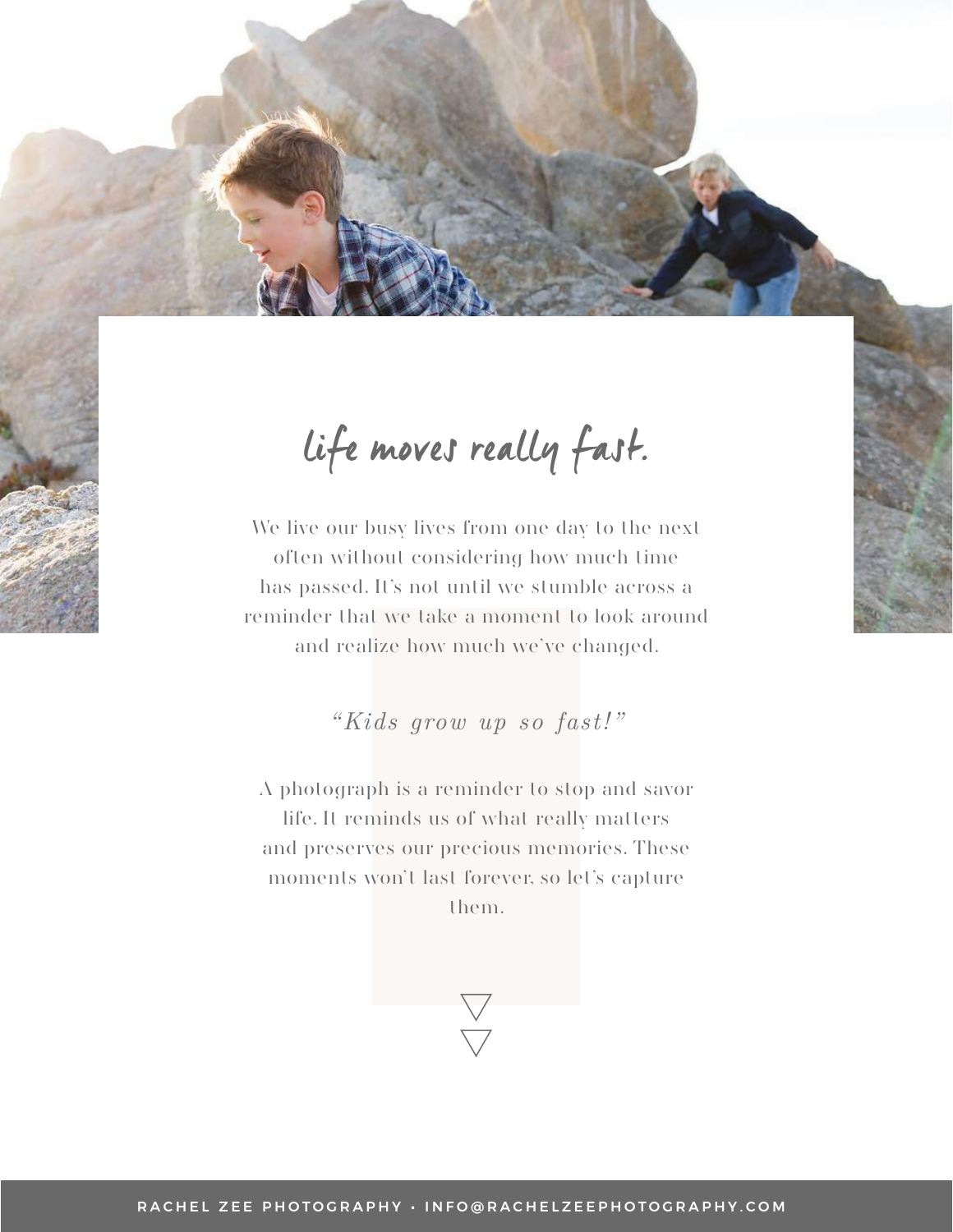## pricing

### *simple, all-inclusive pricing ALL SESSIONS INCLUDE:*

One hour of photography for up to four people\* Guidance on location and what to wear Professional post-processing An online gallery of 60-75 photos Download of high-resolution images Printing rights

> *\$850 (plus sales tax)*

YES! YOU CAN USE YOUR PHOTOS ONLINE AND MAKE YOUR OWN PRINTS. YOU WILL ALSO HAVE THE OPTION TO PURCHASE PRINTS, WALL ART, AND GREETING CARDS THROUGH YOUR ONLINE GALLERY. PLEASE SEE THE FOLLOWING PAGES FOR DETAILS.

\*FOR GROUPS LARGER THAN FOUR, ADD \$50 PER ADDITIONAL PERSON.

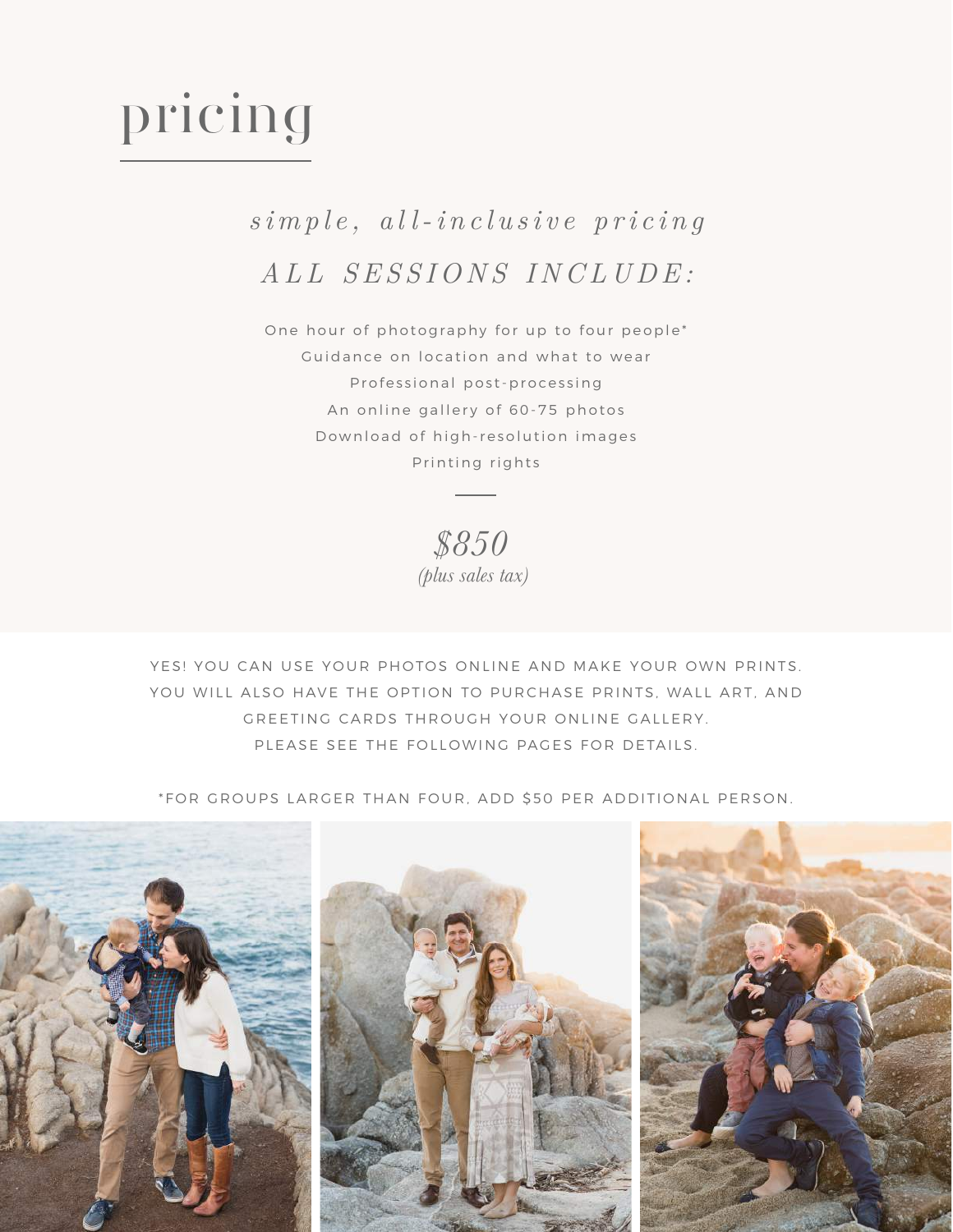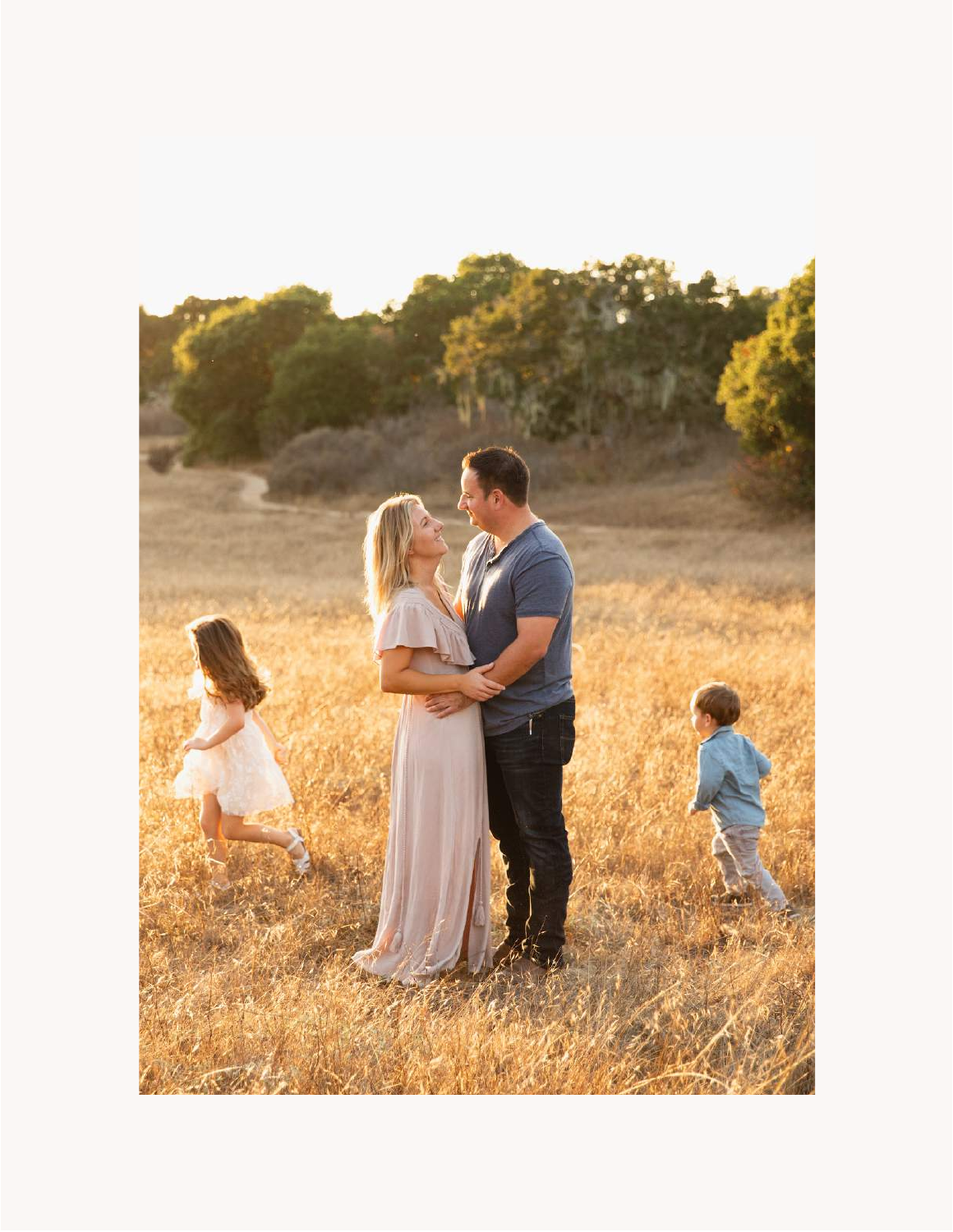## how to book

### scheduling 01.

The best lighting occurs within the last 1-2 hours before sunset, often called "golden hour." The exact time changes depending on the season, location, and weather, so please get in touch with me to confirm the best time for your session.

session fee 02.

A \$200 retainer is due to book your session. This retainer is non-refundable. Once a session date has been determined, you will be emailed a link to approve your quote, sign your agreement, and pay the fee. Once paid, your session will be officially booked. The remaining balance is due no later than your session date. All payments can be made securely online.

first come, first served 03.

Your session time is not reserved until your retainer is paid. Your preferred session time may be reserved by other clients if their retainer is paid first.



cancellation policy 04.

If client cancellation occurs fourteen or more days prior to the session, the retainer can be transferred to a mutually agreed upon date. If client cancellation occurs thirteen or less days before the session, client then forfeits the retaining fee as compensation to the photographer for holding the agreed upon time. Exception is made for inclement weather, which the photographer may deem unsuitable for photography. In this case, the fee may be transferred to a new session time.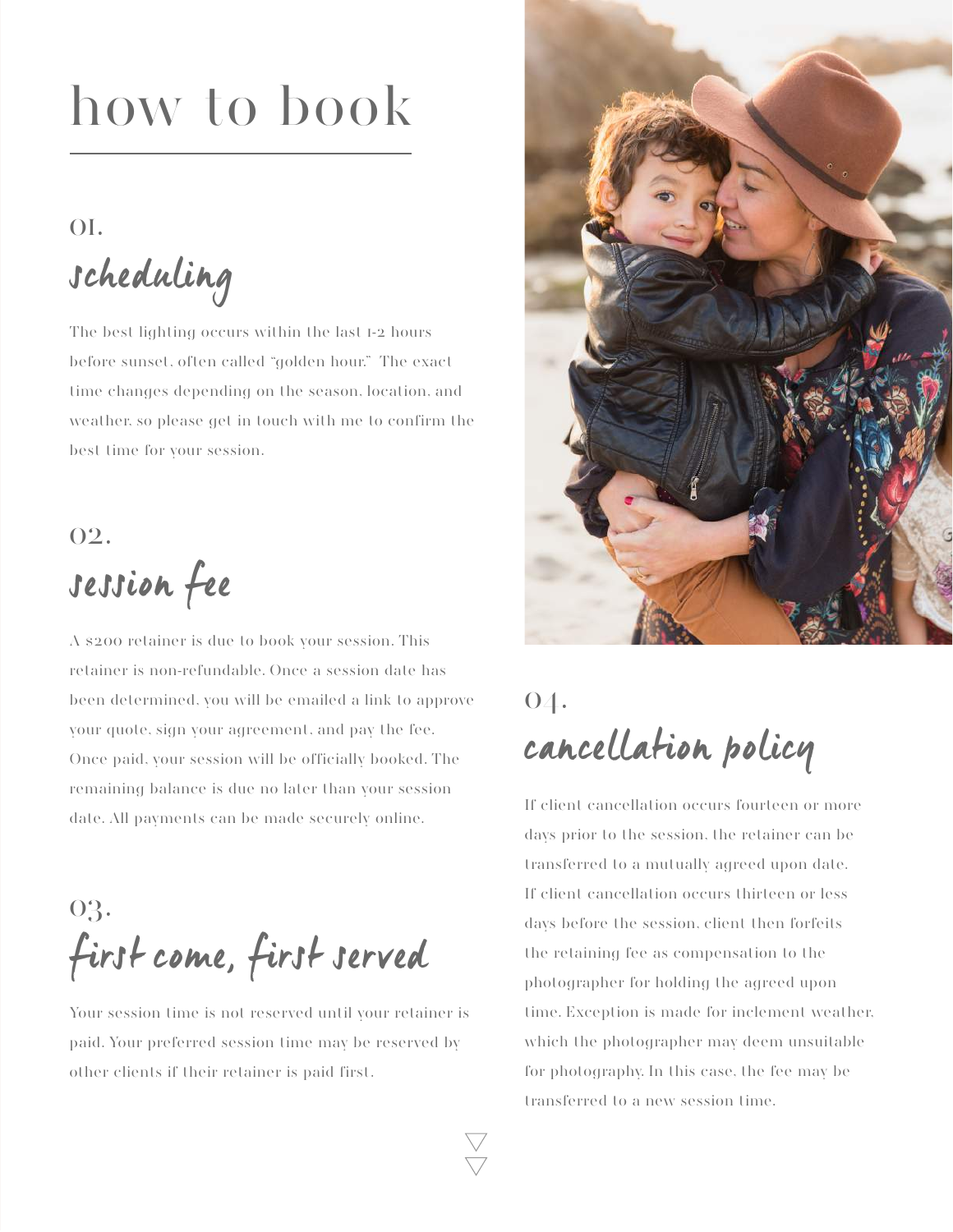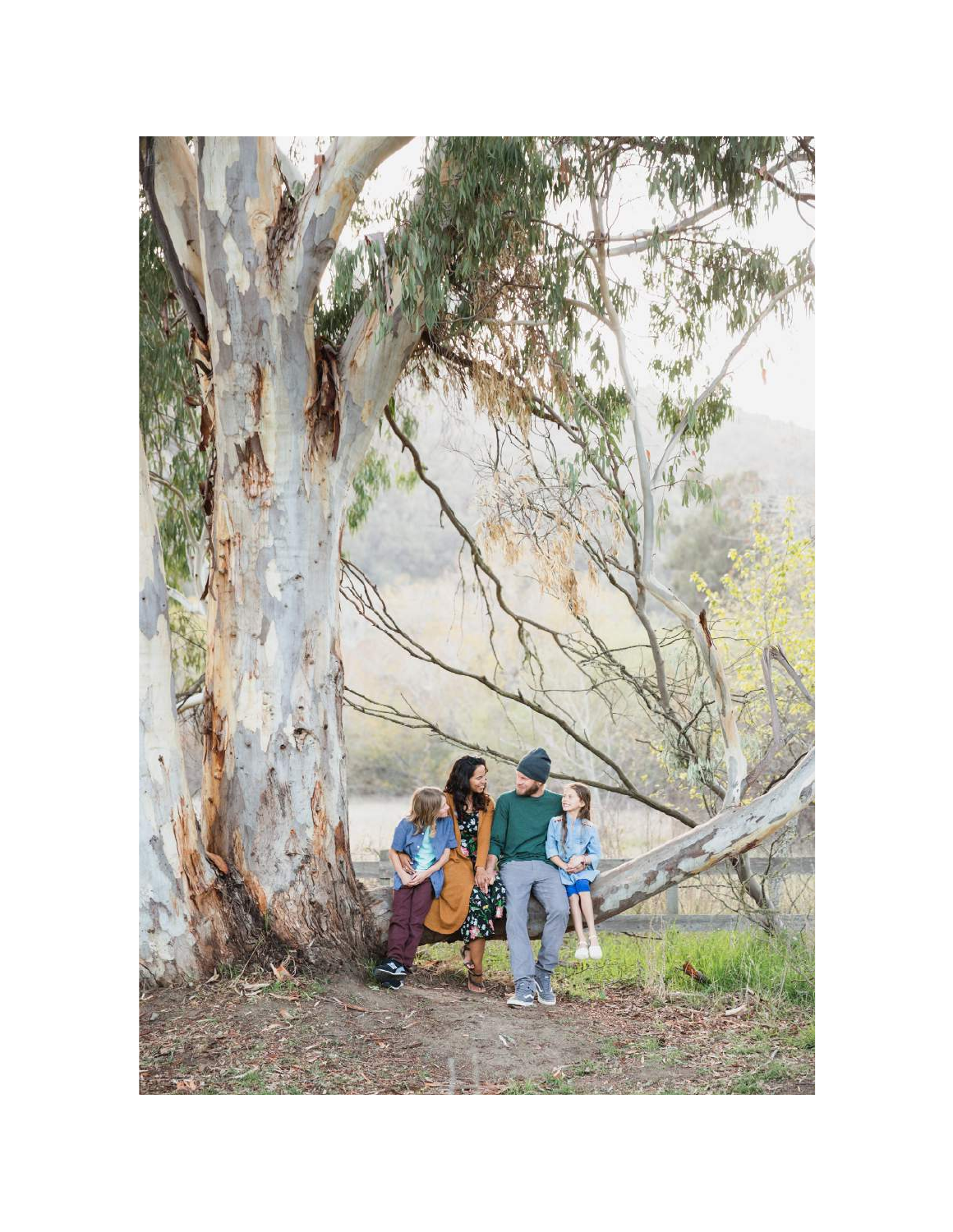### prints

### photography should be lived with and enjoyed

Digital files live on hard drives, on USBs in desk drawers, or on the crowded cloud where you'll never find them. I know you have the best of intentions for printing them someday. Creating that beautiful gallery wall or photo book is on your to do list (and has been for some time).

But who really has time for that? And wouldn't that time be better spent with the loved ones in the photos anyway? Leave the design and print work up to me and you'll have gorgeous prints and more free time. Win-win.

| FINE ART PRINTS                                                             | 5 X 7          | SIO        |
|-----------------------------------------------------------------------------|----------------|------------|
| Printed on Kodak professional paper,                                        | $8 \times 10$  | \$18       |
| so that you receive the longest lasting<br>and highest quality photographic | II X I4        | <b>S37</b> |
| prints available. Lustre finish with a fine                                 | $12 \times 18$ | <b>S53</b> |
| pebble texture.                                                             | $16 \times 24$ | <b>S75</b> |
|                                                                             | $24 \times 36$ | SI07       |
|                                                                             |                |            |



### $\mathbf{B}$  handmade boxes made from carefully  $\mathbf{B}$ print your van a control or shelf. Prints or shelf. Prints.  $\mathbf{b}$  $\mathbf{P}^{\mathbf{1}}$  $\overline{+}$ photos

30 x 40

\$128

your family will thank you!

 $\overline{3}$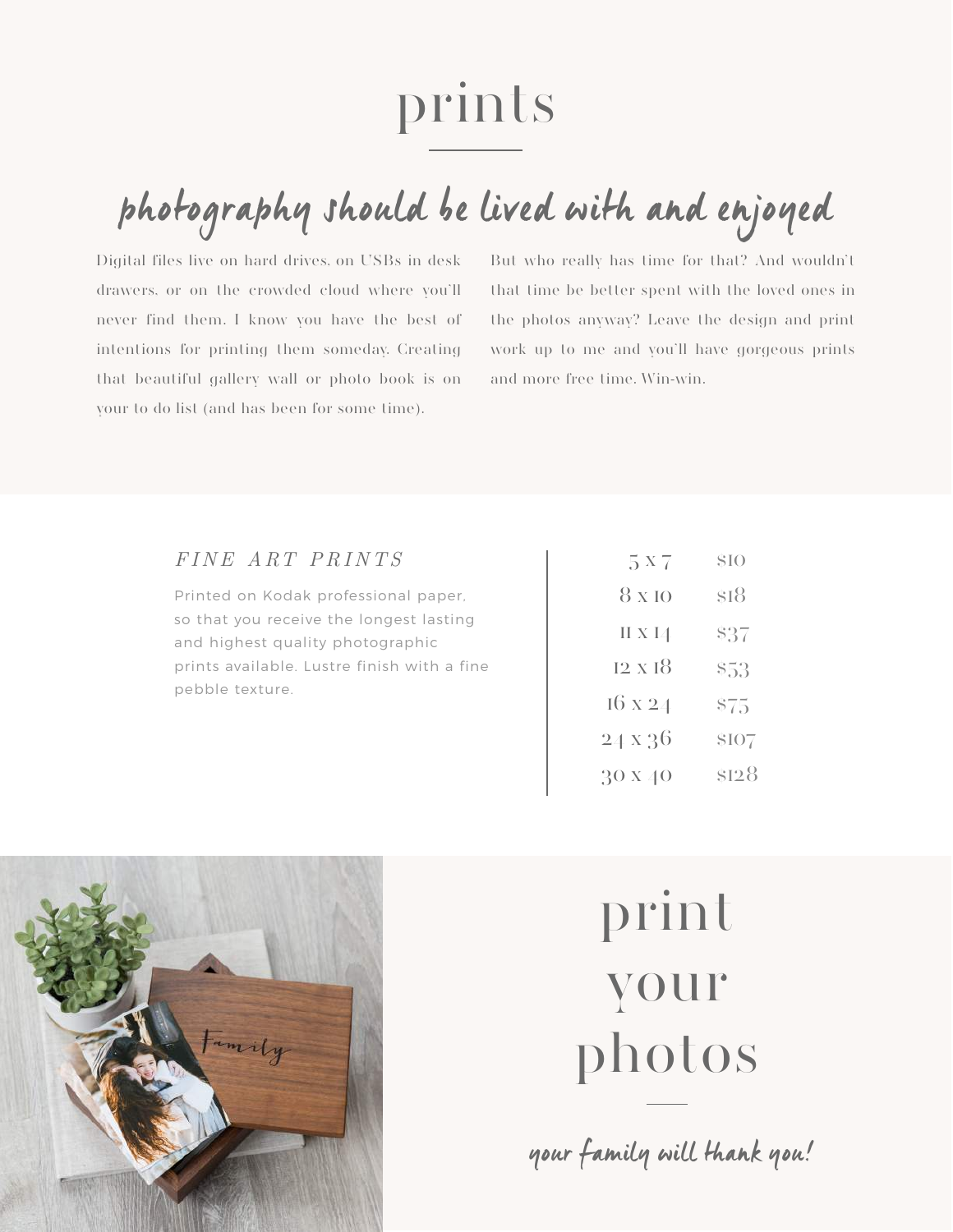

# framed fine art prints

Gorgeous, modern photography deserves perfectly flattering frames, transforming your walls into a gallery to be experienced and enjoyed daily. We offer a variety of styles and colors to coordinate with any decor.

- 5x7 (4x6 print) \$93
- 8x10 (5x7 print) \$114
- 10x10 (8x8 print) \$117
- \$143 **IIXI4** (8x10 print)
- 12x12 (10x10 print) \$145
- 16x16 (2x12 print) \$189
- 16x20 (11x14 print) \$199
- 20x20 (16x16 print) \$253
- 20x24 (16x20 print) \$271
- 24x30 (20x24 print) \$327

I love offering my services when it comes to planning a gallery wall, or framed images for any part of your home.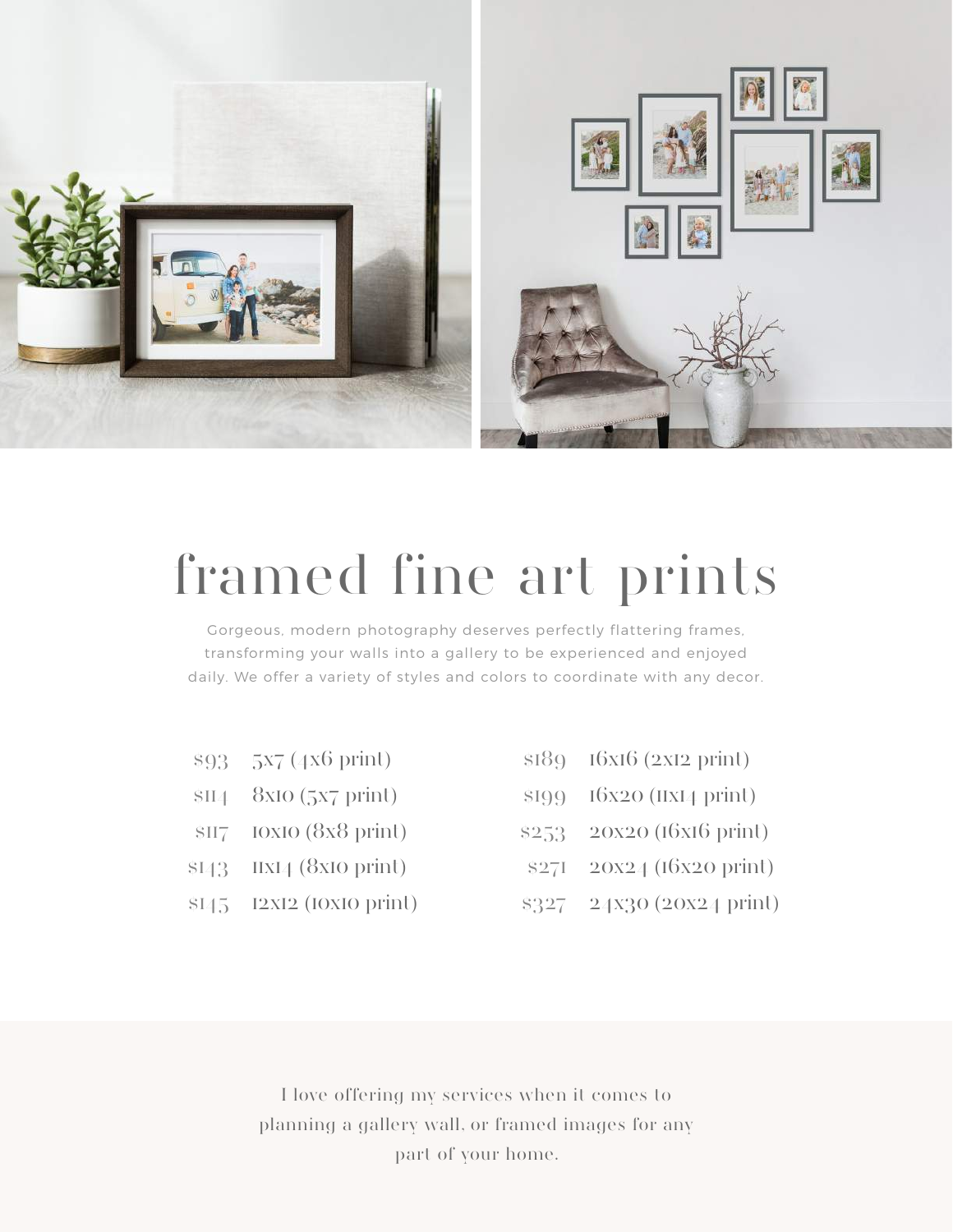## f.a.q.

#### WHEN WILL OUR PHOTOS BE READY?

You'll receive a link to your online gallery via email 2-3 weeks after your session. If you need them sooner than that, rush processing is available for an additional fee.

#### HOW DO I ORDER PRINTS?

Prints, holiday cards, wall art, and more can be purchased through your online gallery.

### CAN I MAKE MY OWN PRINTS?

Yes, you may have your photos printed by a third party company. However, I cannot guarantee the quality of prints made by any other company, as printers and paper quality vary. Your photos will be best represented when paired with our professional lab and printed on archival quality prints that are meant to last.

#### DO YOU USE PHOTOSHOP?

I always use the most flattering angles and lighting possible, so I typically do not usually edit in Photoshop. Minor blemish removal is included. Advanced retouching can be purchased for \$25 per image.

### CAN I SHARE ON SOCIAL MEDIA?

Yes, feel free to share your beautiful new photos online! But please do not add filters or re- edit the photo in any way. I always appreciate a tag so I can see how much you're loving your photos. Instagram: @rachelzeephoto

#### WHAT IF WE HAVE A LARGE FAMILY?

I love photographing extended families! Additional family members (more than 4 people) can be included in the session for \$50 a person. This fee covers additional time for more groupings, resulting in more photos and more fun.

#### WHAT HAPPENS IF IT RAINS?

If the forecast calls for rain, we will try to pick a time when it looks likely clear up. If it's supposed to rain all day long, you are welcome to reschedule your session with no additional fee. If you're visiting the area and rescheduling is not an option, I will refund your retainer.

more questions?

Send me a note! I'm an open book.

INFO@RACHELZEEPHOTOGRAPHY.COM